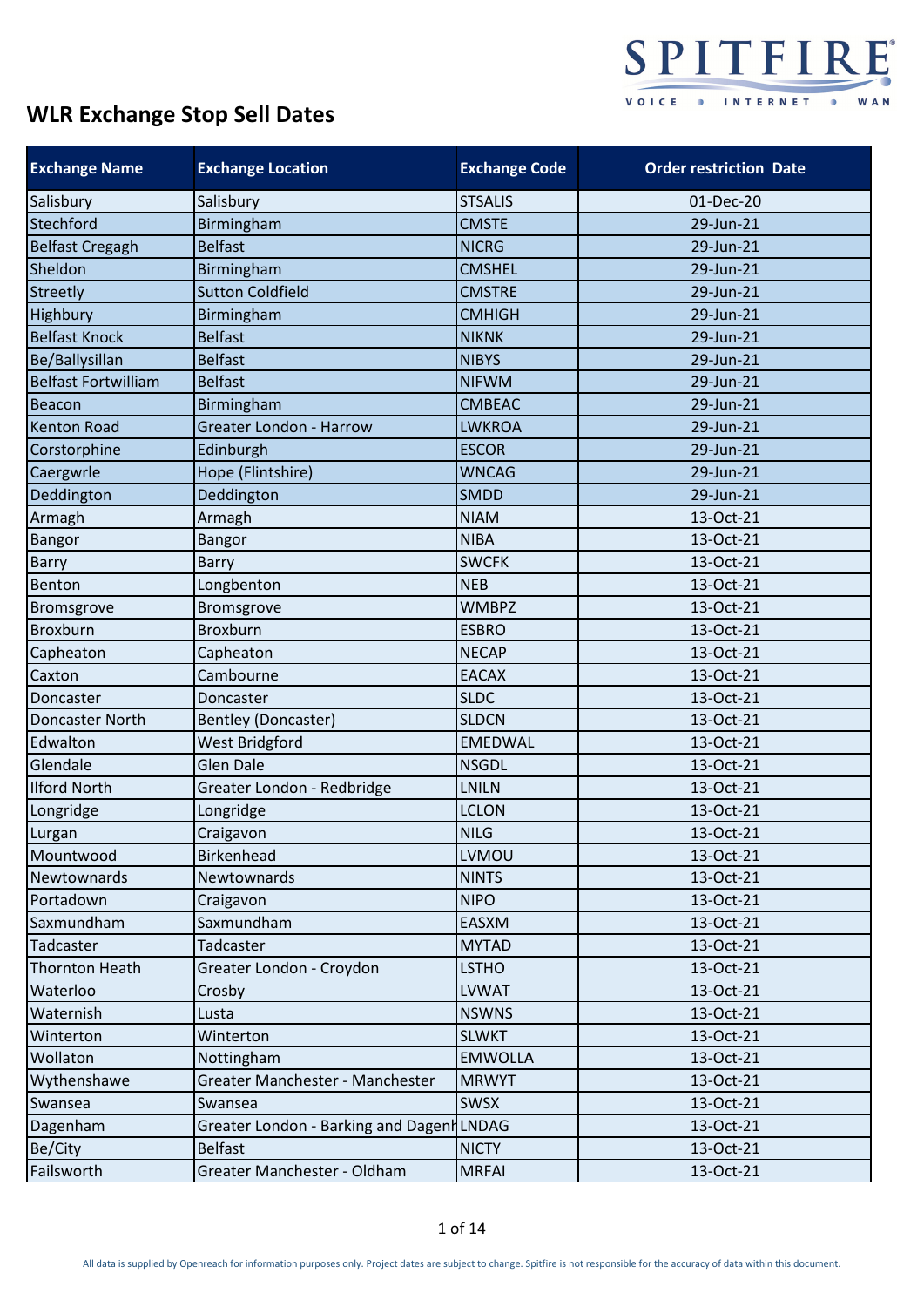

| <b>Exchange Name</b>    | <b>Exchange Location</b>       | <b>Exchange Code</b> | <b>Order restriction Date</b> |
|-------------------------|--------------------------------|----------------------|-------------------------------|
| Kilmarnock              | Kilmarnock                     | <b>WSKIL</b>         | 13-Oct-21                     |
| Wallasey                | Wallasey                       | <b>LVWAL</b>         | 13-Oct-21                     |
| <b>Belfast Balmoral</b> | <b>Belfast</b>                 | <b>NIBML</b>         | 13-Oct-21                     |
| <b>Merton Park</b>      | <b>Greater London - Merton</b> | <b>LSMEPK</b>        | 13-Oct-21                     |
| Morley                  | Morley                         | <b>MYMOR</b>         | 13-Oct-21                     |
| Stoneycroft             | Liverpool                      | <b>LVSTO</b>         | 13-Oct-21                     |
| Walkden                 | Greater Manchester - Salford   | <b>MRWAL</b>         | 13-Oct-21                     |
| Whitchurch              | Cardiff                        | <b>SWWXC</b>         | 13-Oct-21                     |
| Gosforth                | Newcastle upon Tyne            | <b>NEGF</b>          | 13-Oct-21                     |
| Headingley              | Leeds                          | <b>MYHEA</b>         | 13-Oct-21                     |
| <b>Harehills</b>        | Leeds                          | <b>MYHHL</b>         | 13-Oct-21                     |
| <b>Eccles</b>           | Greater Manchester - Salford   | <b>MRECC</b>         | 13-Oct-21                     |
| Claughton               | <b>Birkenhead</b>              | <b>LVCLA</b>         | 13-Oct-21                     |
| Swinton                 | Greater Manchester - Salford   | <b>MRSWI</b>         | 13-Oct-21                     |
| <b>Tile Hill</b>        | Coventry                       | <b>CMTIL</b>         | 13-Oct-21                     |
| South                   | <b>Bristol</b>                 | SSSOU                | 13-Oct-21                     |
| Prestwich               | Greater Manchester - Bury      | <b>MRPRE</b>         | 13-Oct-21                     |
| Gedling                 | Carlton (Gedling)              | <b>EMGDDLI</b>       | 13-Oct-21                     |
| <b>Rock Ferry</b>       | Bebington                      | <b>LVROC</b>         | 13-Oct-21                     |
| Whiteabbey              | Newtownabbey                   | <b>NIWBY</b>         | 13-Oct-21                     |
| Whitefield              | Greater Manchester - Bury      | <b>MRWHI</b>         | 13-Oct-21                     |
| Sherwood                | Nottingham                     | <b>EMSHRWO</b>       | 13-Oct-21                     |
| <b>Burgh Heath</b>      | Ewell                          | <b>LSBURH</b>        | 13-Oct-21                     |
| <b>Gants Hill</b>       | Greater London - Redbridge     | <b>LNGHL</b>         | 13-Oct-21                     |
| <b>Belfast East</b>     | <b>Belfast</b>                 | <b>NIEAS</b>         | 13-Oct-21                     |
| Earlsdon                | Coventry                       | <b>CMEARD</b>        | 13-Oct-21                     |
| Bearwood                | Birmingham                     | <b>CMBEAR</b>        | 13-Oct-21                     |
| Ewell                   | Ewell                          | <b>LSEWE</b>         | 13-Oct-21                     |
| Cressington             | Liverpool                      | <b>LVCRE</b>         | 13-Oct-21                     |
| <b>Sefton Park</b>      | Liverpool                      | <b>LVSEF</b>         | 13-Oct-21                     |
| Radcliffe               | Greater Manchester - Bury      | <b>MRRAD</b>         | 13-Oct-21                     |
| Trentside               | West Bridgford                 | <b>EMTRENT</b>       | 13-Oct-21                     |
| Abbeyhill               | Edinburgh                      | <b>ESABB</b>         | 13-Oct-21                     |
| <b>Great Crosby</b>     | Crosby                         | <b>LVGRE</b>         | 13-Oct-21                     |
| <b>Belfast Malone</b>   | <b>Belfast</b>                 | <b>NIMAL</b>         | 13-Oct-21                     |
| Springfield             | Birmingham                     | <b>CMSPR</b>         | 13-Oct-21                     |
| Horsforth               | Horsforth                      | <b>MYHSF</b>         | 13-Oct-21                     |
| Bishopsworth            | <b>Bristol</b>                 | <b>SSBIS</b>         | 13-Oct-21                     |
| <b>Belfast North</b>    | <b>Belfast</b>                 | <b>NINTH</b>         | 13-Oct-21                     |
| Dundonald               | <b>Belfast</b>                 | <b>NIDLD</b>         | 13-Oct-21                     |
| <b>Belfast Ormeau</b>   | <b>Belfast</b>                 | <b>NIORM</b>         | 13-Oct-21                     |
| Childwall               | Liverpool                      | <b>LVCHI</b>         | 13-Oct-21                     |
| Radford                 | Coventry                       | <b>CMRAD</b>         | 13-Oct-21                     |
| Gateacre                | Liverpool                      | <b>LVGAT</b>         | 13-Oct-21                     |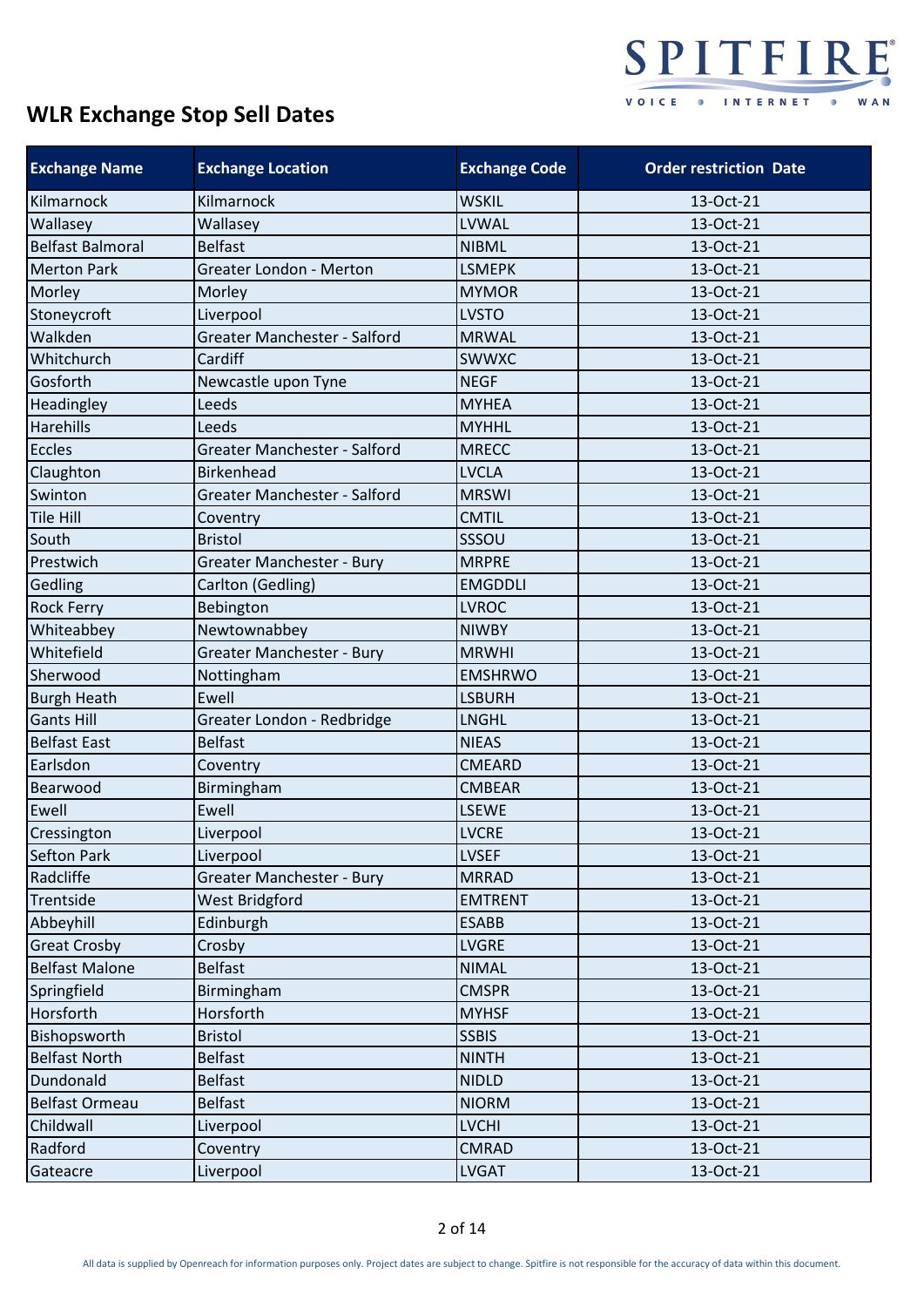

| <b>Exchange Name</b>    | <b>Exchange Location</b>                  | <b>Exchange Code</b> | <b>Order restriction Date</b> |
|-------------------------|-------------------------------------------|----------------------|-------------------------------|
| <b>Birchfield</b>       | Birmingham                                | <b>CMBIR</b>         | 13-Oct-21                     |
| Allestree Park          | Derby                                     | <b>EMALLES</b>       | 13-Oct-21                     |
| Pinhoe                  | Exeter                                    | <b>WWPINH</b>        | 13-Oct-21                     |
| Keresley                | Coventry                                  | <b>CMKER</b>         | 13-Oct-21                     |
| Kentford                | Mildenhall                                | <b>EAKEN</b>         | 13-Oct-21                     |
| Westbury-On-Trym        | <b>Bristol</b>                            | <b>SSWOT</b>         | 13-Oct-21                     |
| Carryduff               | <b>Belfast</b>                            | <b>NICF</b>          | 13-Oct-21                     |
| Cranfield               | Cranfield                                 | <b>SMCR</b>          | 13-Oct-21                     |
| Tarporley               | Tarporley                                 | <b>WNTAR</b>         | 13-Oct-21                     |
| <b>Belfast Stormont</b> | <b>Belfast</b>                            | <b>NISTM</b>         | 13-Oct-21                     |
| Flockton                | Flockton                                  | <b>MYFLO</b>         | 13-Oct-21                     |
| Parbold                 | Parbold                                   | <b>LCPAR</b>         | 13-Oct-21                     |
| <b>Mickle Trafford</b>  | Chester                                   | <b>WNMT</b>          | 13-Oct-21                     |
| Padstow                 | Padstow                                   | <b>WWPADS</b>        | 13-Oct-21                     |
| Daviot                  | Inverness                                 | <b>NSDAV</b>         | 13-Oct-21                     |
| Rumford                 | St Eval                                   | <b>WWRUMF</b>        | 13-Oct-21                     |
| Catforth                | Preston (Lancashire)                      | <b>LCCAT</b>         | 13-Oct-21                     |
| St Buryan               | St Buryan                                 | <b>WWSBUR</b>        | 13-Oct-21                     |
| Lanreath                | Pelynt                                    | <b>WWLANR</b>        | 13-Oct-21                     |
| <b>Coads Green</b>      | Launceston                                | <b>WWCOAD</b>        | 13-Oct-21                     |
| <b>Otterham Station</b> | Camelford                                 | <b>WWOSTN</b>        | 13-Oct-21                     |
| Burleygate              | Withington (County of Herefordshire]WNBGT |                      | 13-Oct-21                     |
| Crosthwaite             | Crosthwaite                               | <b>LCCHE</b>         | 13-Oct-21                     |
| Chineham                | Basingstoke                               | <b>THCHN</b>         | 13-Oct-21                     |
| Bonvilston              | Bonvilston                                | <b>SWBJY</b>         | 13-Oct-21                     |
| Tresillian              | Tresillian                                | <b>WWTRES</b>        | 13-Oct-21                     |
| Canworthy Water         | Launceston                                | <b>WWCANW</b>        | 13-Oct-21                     |
| Llandegla               | Llandegla                                 | <b>WNLDA</b>         | 13-Oct-21                     |
| Wettenhall              | Winsford (Cheshire West and Chester WMWET |                      | 13-Oct-21                     |
| <b>Tudweiliog</b>       | Llangwnnadl                               | <b>WNTUD</b>         | 13-Oct-21                     |
| Harewood End            | Peterstow                                 | <b>WNHAE</b>         | 13-Oct-21                     |
| Crookham                | Cornhill on Tweed                         | <b>ESCRO</b>         | 13-Oct-21                     |
| Arley                   | Arley                                     | <b>MRARL</b>         | 13-Oct-21                     |
| <b>Belsay</b>           | <b>Belsay</b>                             | <b>NEBLS</b>         | 13-Oct-21                     |
| Southwick               | Sandyhills                                | <b>WSSOK</b>         | 13-Oct-21                     |
| <b>Bridgemere</b>       | Nantwich                                  | <b>WMBGM</b>         | 13-Oct-21                     |
| <b>Boreland</b>         | <b>Boreland</b>                           | <b>WSBOR</b>         | 13-Oct-21                     |
| Bontddu                 | Bontddu                                   | <b>WNBON</b>         | 13-Oct-21                     |
| <b>Great Bernera</b>    | Kirkibost                                 | <b>NSGRE</b>         | 13-Oct-21                     |
| Ringford                | Ringford                                  | <b>WSRIN</b>         | 13-Oct-21                     |
| Sutton                  | Sutton (Chichester)                       | <b>SDSTTN</b>        | 13-Oct-21                     |
| East Marden             | Compton (West Sussex)                     | SDSTMRD              | 13-Oct-21                     |
| Lempitlaw               | Kelso                                     | <b>ESLEM</b>         | 13-Oct-21                     |
| Achnasheen              | Achnasheen                                | <b>NSASN</b>         | 13-Oct-21                     |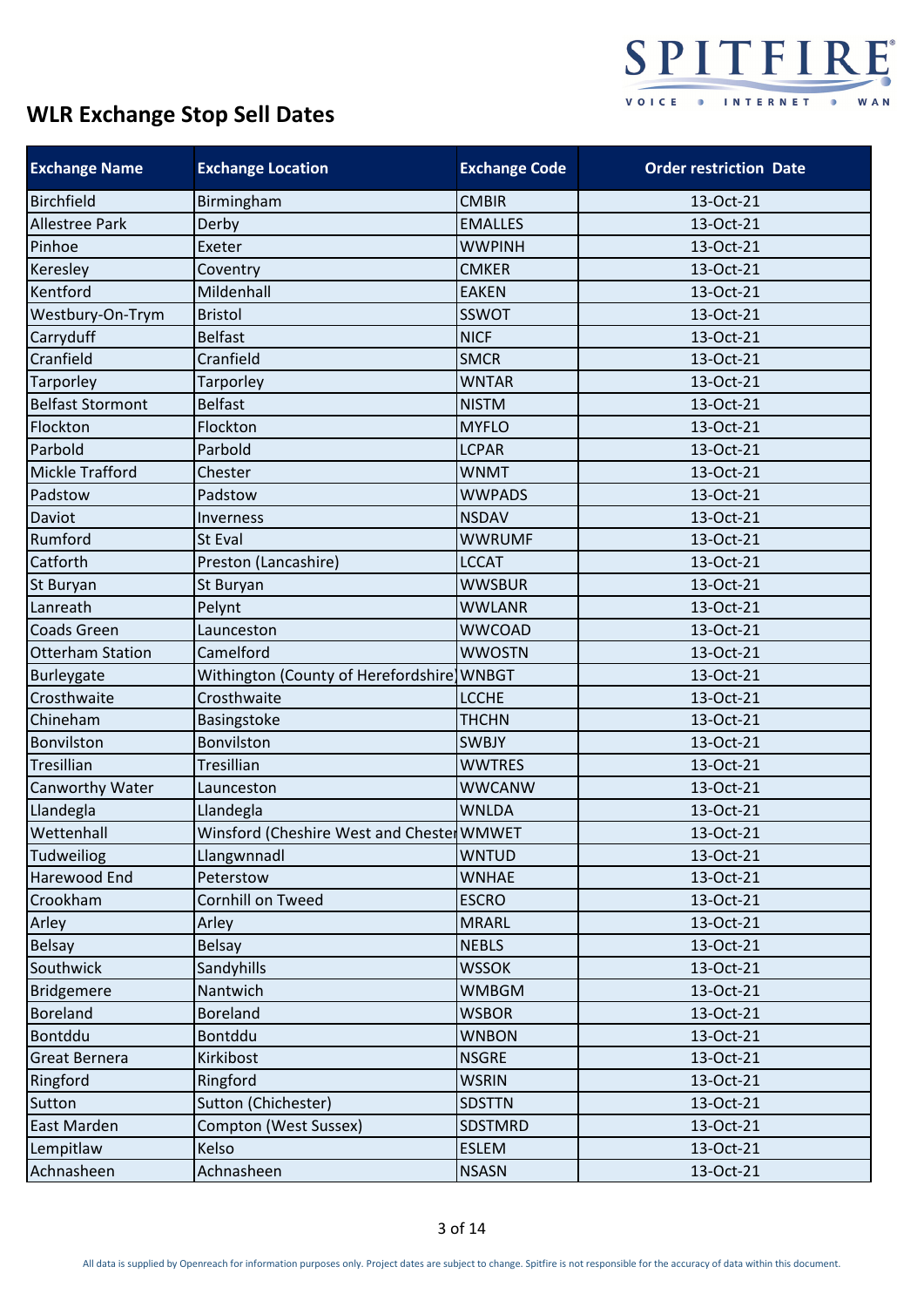

| <b>Exchange Name</b> | <b>Exchange Location</b>       | <b>Exchange Code</b> | <b>Order restriction Date</b> |
|----------------------|--------------------------------|----------------------|-------------------------------|
| Aultguish            | Garve                          | <b>NSALG</b>         | 13-Oct-21                     |
| Altnaharra           | Altnaharra                     | <b>NSALT</b>         | 13-Oct-21                     |
| <b>Binley</b>        | Coventry                       | <b>CMBIN</b>         | 25-Jan-22                     |
| Hardingstone         | Northampton (Northamptonshire) | <b>EMHARDI</b>       | 25-Jan-22                     |
| Peartree             | Derby                          | <b>EMPRTRE</b>       | 25-Jan-22                     |
| Whitburn             | Whitburn                       | <b>ESWHI</b>         | 25-Jan-22                     |
| Formby               | Formby                         | <b>LCFOM</b>         | 25-Jan-22                     |
| Epsom                | Epsom                          | <b>LSEPSM</b>        | 25-Jan-22                     |
| <b>Aughton Green</b> | Ormskirk                       | <b>LVAUG</b>         | 25-Jan-22                     |
| <b>Birkenhead</b>    | <b>Birkenhead</b>              | <b>LVBIR</b>         | 25-Jan-22                     |
| Chorleywood          | Chorleywood                    | <b>LWCHO</b>         | 25-Jan-22                     |
| Chapeltown           | Leeds                          | <b>MYCHA</b>         | 25-Jan-22                     |
| Crossgates           | Leeds                          | <b>MYCSG</b>         | 25-Jan-22                     |
| Moortown             | Leeds                          | <b>MYMOO</b>         | 25-Jan-22                     |
| <b>Whitley Bay</b>   | <b>Whitley Bay</b>             | <b>NEWB</b>          | 25-Jan-22                     |
| <b>Balby</b>         | Doncaster                      | <b>SLBAL</b>         | 25-Jan-22                     |
| Woodhouse            | Sheffield                      | <b>SLWD</b>          | 25-Jan-22                     |
| <b>North</b>         | <b>Bristol</b>                 | <b>SSNOR</b>         | 25-Jan-22                     |
| <b>Bungay</b>        | <b>Bungay</b>                  | <b>EABGY</b>         | 25-Jan-22                     |
| Sheering             | Sawbridgeworth                 | <b>EASHR</b>         | 25-Jan-22                     |
| Southminster         | Southminster                   | <b>EASMN</b>         | 25-Jan-22                     |
| Anstruther           | <b>Anstruther Easter</b>       | <b>ESANS</b>         | 25-Jan-22                     |
| <b>Lundin Links</b>  | Lower Largo                    | <b>ESLUN</b>         | 25-Jan-22                     |
| <b>West Calder</b>   | <b>West Calder</b>             | <b>ESWCA</b>         | 25-Jan-22                     |
| <b>Burscough</b>     | <b>Burscough</b>               | <b>LCBUS</b>         | 25-Jan-22                     |
| Clitheroe            | Clitheroe                      | <b>LCCLR</b>         | 25-Jan-22                     |
| Croston              | Croston                        | <b>LCCRS</b>         | 25-Jan-22                     |
| Fleetwood            | Fleetwood                      | <b>LCFLW</b>         | 25-Jan-22                     |
| Rufford              | Towngate                       | <b>LCRUF</b>         | 25-Jan-22                     |
| <b>Betchworth</b>    | <b>Brockham</b>                | <b>LSBET</b>         | 25-Jan-22                     |
| <b>Neston</b>        | <b>Neston</b>                  | <b>LVNES</b>         | 25-Jan-22                     |
| Congleton            | Congleton                      | <b>MRCON</b>         | 25-Jan-22                     |
| Kirkburton           | Huddersfield                   | <b>MYKKB</b>         | 25-Jan-22                     |
| Crook                | Crook                          | <b>NECR</b>          | 25-Jan-22                     |
| Olney                | Olney                          | SMOY                 | 25-Jan-22                     |
| <b>Tarvin</b>        | <b>Tarvin</b>                  | <b>WNTV</b>          | 25-Jan-22                     |
| Okehampton           | Okehampton                     | <b>WWOKEH</b>        | 25-Jan-22                     |
| Campsie              | Londonderry                    | <b>NICSI</b>         | 25-Jan-22                     |
| Carrickfergus        | Carrickfergus                  | <b>NIC</b>           | 25-Jan-22                     |
| Castledawson         | Magherafelt                    | <b>NICD</b>          | 25-Jan-22                     |
| Comber               | Newtownards                    | <b>NICR</b>          | 25-Jan-22                     |
| Cross                | Londonderry                    | <b>NICRS</b>         | 25-Jan-22                     |
| Dundrum              | Newcastle                      | <b>NIDR</b>          | 25-Jan-22                     |
| Portavogie           | Newtownards                    | <b>NIPVE</b>         | 25-Jan-22                     |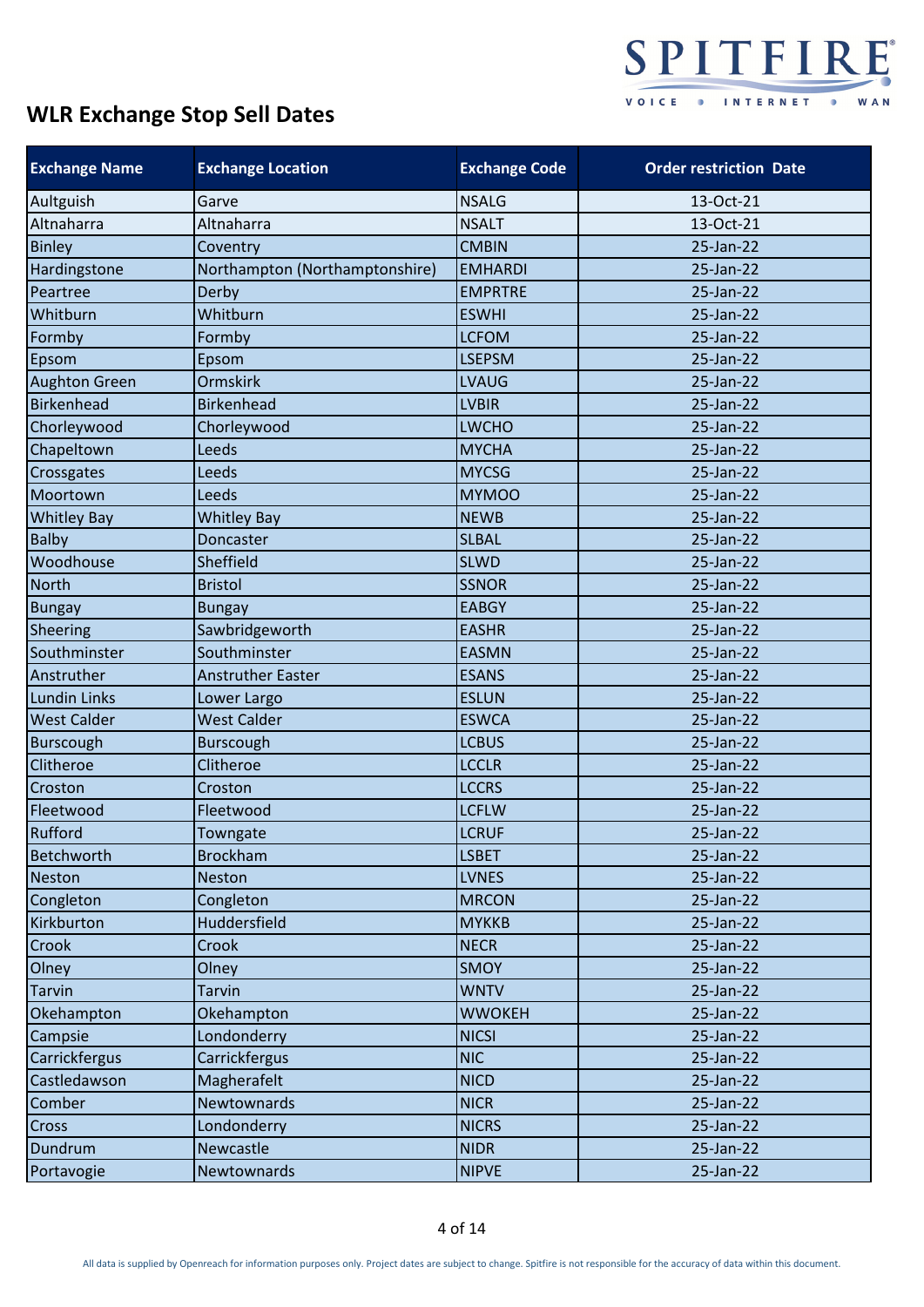

| <b>Exchange Name</b> | <b>Exchange Location</b>                  | <b>Exchange Code</b> | <b>Order restriction Date</b> |
|----------------------|-------------------------------------------|----------------------|-------------------------------|
| Portstewart          | Portstewart                               | <b>NIPS</b>          | 25-Jan-22                     |
| Warrenpoint          | <b>Newry</b>                              | <b>NIWP</b>          | 25-Jan-22                     |
| Whitehead            | Carrickfergus                             | <b>NIWD</b>          | 25-Jan-22                     |
| Orpington            | <b>Greater London - Bromley</b>           | <b>LSORP</b>         | 25-Jan-22                     |
| Cheylesmore          | Coventry                                  | <b>CMCHEY</b>        | 25-Jan-22                     |
| Henley In Arden      | Henley-In-Arden                           | <b>CMHEN</b>         | 29-Apr-22                     |
| Hillside             | Birmingham                                | <b>CMHILL</b>        | 29-Apr-22                     |
| Lapworth             | Solihull                                  | <b>CMLAP</b>         | 29-Apr-22                     |
| Ely                  | Ely                                       | <b>EAELY</b>         | 29-Apr-22                     |
| Latchingdon          | Mayland                                   | <b>EALAT</b>         | 29-Apr-22                     |
| Long Eaton           | Long Eaton                                | <b>EMLONGE</b>       | 29-Apr-22                     |
| Melbourne            | Melbourne (South Derbyshire)              | <b>EMMELBO</b>       | 29-Apr-22                     |
| <b>Bathgate</b>      | <b>Bathgate</b>                           | <b>ESBAT</b>         | 29-Apr-22                     |
| Kelso                | Kelso                                     | <b>ESKEL</b>         | 29-Apr-22                     |
| Peebles              | Peebles                                   | <b>ESPEB</b>         | 29-Apr-22                     |
| Eccleston            | Eccleston                                 | <b>LCECC</b>         | 29-Apr-22                     |
| Garstang             | Garstang                                  | <b>LCGAR</b>         | 29-Apr-22                     |
| Nazeing              | Hoddesdon                                 | LNNAZ                | 29-Apr-22                     |
| Norbury              | Greater London - Croydon                  | <b>LSNOR</b>         | 29-Apr-22                     |
| Culcheth             | Culcheth                                  | <b>LVCUL</b>         | 29-Apr-22                     |
| Hayes                | Greater London - Hillingdon               | <b>LWHAY</b>         | 29-Apr-22                     |
| Winsford             | Winsford (Cheshire West and Chester MRWIN |                      | 29-Apr-22                     |
| Hornsea              | Hornsea                                   | <b>MYHNS</b>         | 29-Apr-22                     |
| Pudsey               | Leeds                                     | <b>MYPUD</b>         | 29-Apr-22                     |
| Frittenden           | Cranbrook                                 | <b>NDFRI</b>         | 29-Apr-22                     |
| Willington           | Willington (County Durham)                | <b>NEWT</b>          | 29-Apr-22                     |
| Antrim               | Antrim                                    | <b>NIAT</b>          | 29-Apr-22                     |
| Banbridge            | <b>Banbridge</b>                          | <b>NIBB</b>          | 29-Apr-22                     |
| <b>Ballyclare</b>    | <b>Ballyclare</b>                         | <b>NIBC</b>          | 29-Apr-22                     |
| Ballymena            | Ballymena                                 | <b>NIBM</b>          | 29-Apr-22                     |
| Ballymoney           | Ballymoney                                | <b>NIBO</b>          | 29-Apr-22                     |
| Ld/Brookhall         | Londonderry                               | <b>NIBRH</b>         | 29-Apr-22                     |
| Ballywalter          | Newtownards                               | <b>NIBWR</b>         | 29-Apr-22                     |
| Cookstown            | Cookstown                                 | <b>NICK</b>          | 29-Apr-22                     |
| Carnlough            | Ballymena                                 | <b>NICL</b>          | 29-Apr-22                     |
| Coleraine            | Coleraine                                 | <b>NICN</b>          | 29-Apr-22                     |
| Donaghadee           | Donaghadee                                | <b>NIDD</b>          | 29-Apr-22                     |
| Dungannon            | Dungannon                                 | <b>NIDG</b>          | 29-Apr-22                     |
| Downpatrick          | Downpatrick                               | <b>NIDP</b>          | 29-Apr-22                     |
| Enniskillen          | Enniskillen                               | <b>NIEK</b>          | 29-Apr-22                     |
| Glengormley          | Newtownabbey                              | <b>NIGGY</b>         | 29-Apr-22                     |
| Hillsborough         | Hillsborough                              | <b>NIHO</b>          | 29-Apr-22                     |
| Holywood             | Holywood                                  | <b>NIHW</b>          | 29-Apr-22                     |
| Londonderry          | Londonderry                               | <b>NILDM</b>         | 29-Apr-22                     |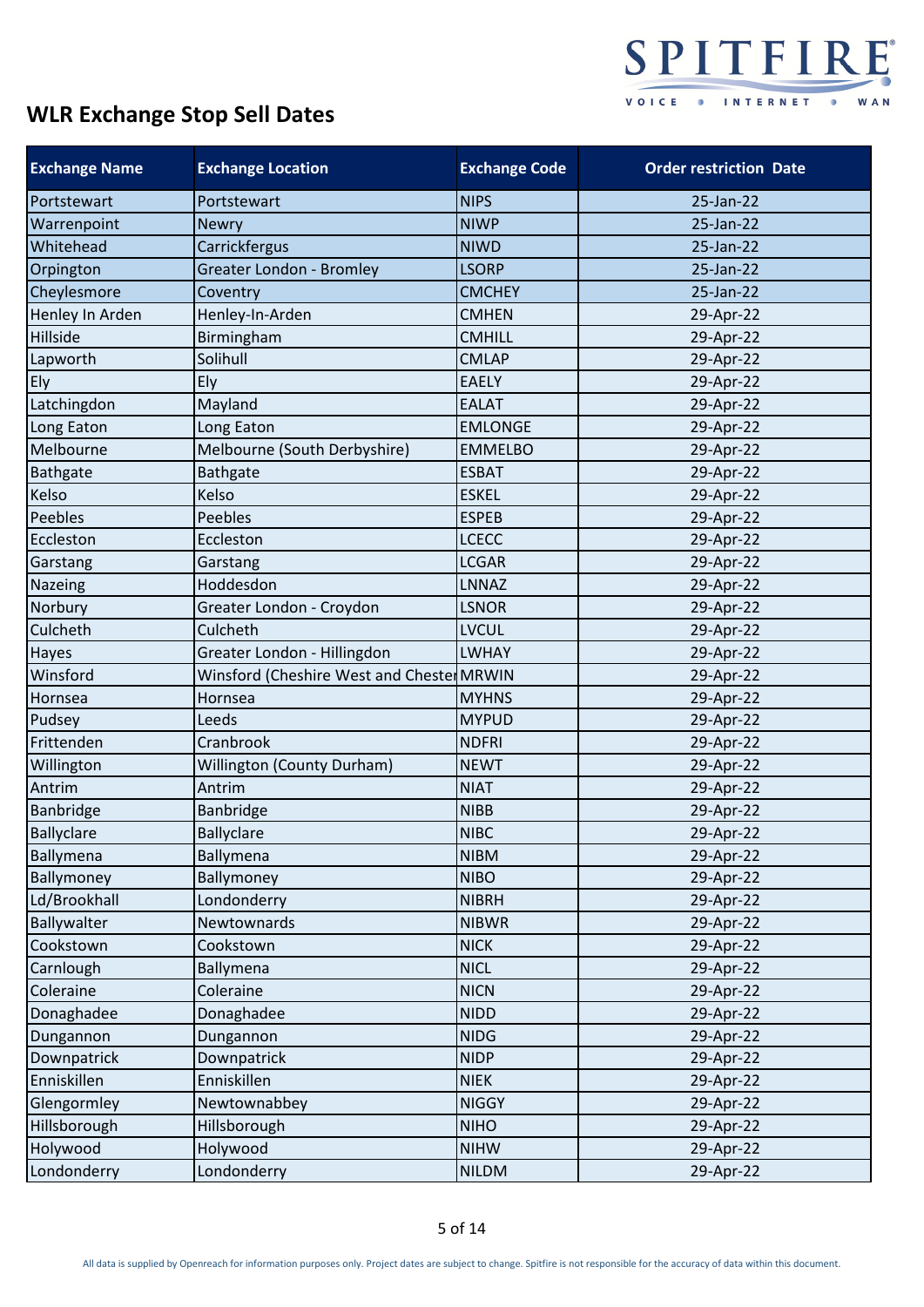

| <b>Exchange Name</b>   | <b>Exchange Location</b>       | <b>Exchange Code</b> | <b>Order restriction Date</b> |
|------------------------|--------------------------------|----------------------|-------------------------------|
| Ld/Waterside           | Londonderry                    | <b>NILDW</b>         | 29-Apr-22                     |
| Larne                  | Larne                          | <b>NILE</b>          | 29-Apr-22                     |
| Lisburn                | Lisburn                        | <b>NILN</b>          | 29-Apr-22                     |
| Magherafelt            | Magherafelt                    | <b>NIMF</b>          | 29-Apr-22                     |
| Newcastle              | Newcastle                      | <b>NINE</b>          | 29-Apr-22                     |
| <b>Newry</b>           | Newry                          | <b>NINY</b>          | 29-Apr-22                     |
| Omagh                  | Omagh                          | <b>NIOM</b>          | 29-Apr-22                     |
| Portrush               | Portrush                       | <b>NIPR</b>          | 29-Apr-22                     |
| Strabane               | Strabane                       | <b>NISE</b>          | 29-Apr-22                     |
| Findhorn               | Kinloss                        | <b>NSFIN</b>         | 29-Apr-22                     |
| Wadsleybridge          | Sheffield                      | <b>SLWB</b>          | 29-Apr-22                     |
| Bedminster             | <b>Bristol</b>                 | <b>SSBED</b>         | 29-Apr-22                     |
| Eastville              | <b>Bristol</b>                 | <b>SSEAV</b>         | 29-Apr-22                     |
| Wrington               | Wrington                       | <b>SSWRI</b>         | 29-Apr-22                     |
| <b>Burry Port</b>      | <b>Burry Port</b>              | <b>SWBUD</b>         | 29-Apr-22                     |
| <b>Mumbles</b>         | Swansea                        | SWMMV                | 29-Apr-22                     |
| Stone                  | Stone (Stafford)               | <b>WMSTO</b>         | 29-Apr-22                     |
| <b>Buckley</b>         | <b>Buckley</b>                 | <b>WNBUC</b>         | 29-Apr-22                     |
| <b>Chester South</b>   | Chester                        | <b>WNCSS</b>         | 29-Apr-22                     |
| Connahs Quay           | Connah's Quay                  | <b>WNDEE</b>         | 29-Apr-22                     |
| Camelford              | Camelford                      | <b>WWCAME</b>        | 29-Apr-22                     |
| Liskeard               | Liskeard                       | <b>WWLISK</b>        | 29-Apr-22                     |
| Lynton                 | Lynton                         | <b>WWLYNT</b>        | 29-Apr-22                     |
| <b>Hatch End</b>       | Watford                        | <b>LWHAT</b>         | 29-Apr-22                     |
| <b>Thames Ditton</b>   | Esher                          | <b>LSTHDT</b>        | 29-Apr-22                     |
| Woodgate               | Birmingham                     | <b>CMWDGT</b>        | 29-Apr-22                     |
| Harborne               | Birmingham                     | <b>CMHARBO</b>       | 29-Apr-22                     |
| Eastham                | Bebington                      | <b>LVEAS</b>         | 29-Apr-22                     |
| Rickmansworth          | Rickmansworth                  | <b>LWRIC</b>         | 29-Apr-22                     |
| West Kingsdown         | West Kingsdown                 | <b>NDWKI</b>         | 29-Apr-22                     |
| Aberdare               | Aberdare                       | <b>SWAA</b>          | 02-Aug-22                     |
| Alva                   | Alva                           | <b>ESALV</b>         | 02-Aug-22                     |
| Alvaston               | Derby                          | <b>EMALVAS</b>       | 02-Aug-22                     |
| <b>Ardglass</b>        | Downpatrick                    | <b>NIAR</b>          | 02-Aug-22                     |
| Ballyronan             | Magherafelt                    | <b>NIBRN</b>         | 02-Aug-22                     |
| <b>Barnoldswick</b>    | <b>Barnoldswick</b>            | <b>LCBAN</b>         | 02-Aug-22                     |
| <b>Beamish</b>         | Pelton                         | <b>NEBEA</b>         | 02-Aug-22                     |
| Bellaghy               | Magherafelt                    | <b>NIBY</b>          | 02-Aug-22                     |
| Bexleyheath            | <b>Greater London - Bexley</b> | <b>LSBEX</b>         | 02-Aug-22                     |
| <b>Bidford On Avon</b> | Bidford-on-Avon                | <b>CMBIDF</b>        | 02-Aug-22                     |
| <b>Borough Green</b>   | <b>Borough Green</b>           | <b>NDBGR</b>         | 02-Aug-22                     |
| Portslade              | Portslade-by-Sea               | <b>SDPRTSL</b>       | 02-Aug-22                     |
| <b>Brinscall</b>       | <b>Brinscall</b>               | <b>LCBRI</b>         | 02-Aug-22                     |
| <b>Brixham</b>         | <b>Brixham</b>                 | <b>WWBRIX</b>        | 02-Aug-22                     |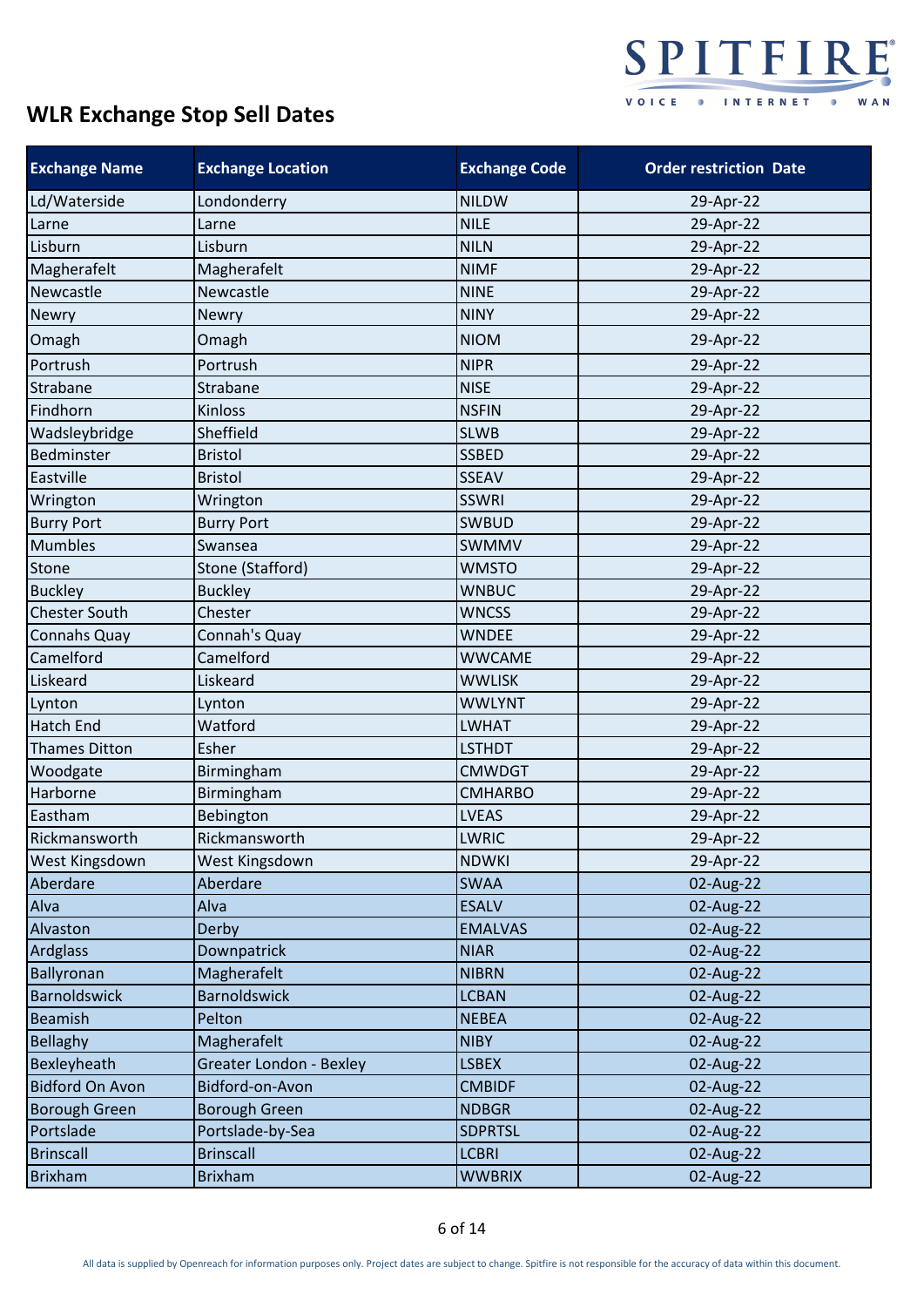

| <b>Exchange Name</b>   | <b>Exchange Location</b>       | <b>Exchange Code</b> | <b>Order restriction Date</b> |
|------------------------|--------------------------------|----------------------|-------------------------------|
| Caister-On-Sea         | Caister-on-Sea                 | <b>EACAI</b>         | 02-Aug-22                     |
| Cardiff                | Cardiff                        | <b>SWCFATE</b>       | 02-Aug-22                     |
| Carmarthen             | Carmarthen                     | <b>SWCT</b>          | 02-Aug-22                     |
| Castleford             | Castleford                     | <b>MYCAS</b>         | 02-Aug-22                     |
| Castlerock             | Coleraine                      | <b>NICLK</b>         | 02-Aug-22                     |
| Cheddar                | Cheddar                        | <b>SSCDR</b>         | 02-Aug-22                     |
| Coalisland             | Dungannon                      | <b>NICI</b>          | 02-Aug-22                     |
| Codicote               | <b>Oaklands</b>                | <b>SMCI</b>          | 02-Aug-22                     |
| Cogenhoe               | Cogenhoe                       | <b>EMCOGEN</b>       | 02-Aug-22                     |
| Coleshill              | Coleshill (North Warwickshire) | <b>CMCOLE</b>        | 02-Aug-22                     |
| Cumnock                | Cumnock                        | <b>WSCMN</b>         | 02-Aug-22                     |
| Cushendall             | <b>Ballymena</b>               | <b>NICUS</b>         | 02-Aug-22                     |
| Denbigh                | Denbigh                        | <b>WNDEN</b>         | 02-Aug-22                     |
| Dereham                | Dereham                        | <b>EADER</b>         | 02-Aug-22                     |
| Downham Market         | Downham Market                 | <b>EADNM</b>         | 02-Aug-22                     |
| Drighlington           | <b>Batley</b>                  | <b>MYDLT</b>         | 02-Aug-22                     |
| Dromore/Down           | Dromore                        | <b>NIDO</b>          | 02-Aug-22                     |
| Dungiven               | Londonderry                    | <b>NIDV</b>          | 02-Aug-22                     |
| Earls Barton           | <b>Earls Barton</b>            | <b>EMEARLS</b>       | 02-Aug-22                     |
| Kirkliston             | Edinburgh                      | <b>ESKRL</b>         | 02-Aug-22                     |
| Eglinton               | Londonderry                    | <b>NIEG</b>          | 02-Aug-22                     |
| Elmsted                | Wye                            | <b>NDELM</b>         | 02-Aug-22                     |
| Flint                  | Flint                          | <b>WNFL</b>          | 02-Aug-22                     |
| Forkhill               | <b>Newry</b>                   | <b>NIFH</b>          | 02-Aug-22                     |
| Frodsham               | Frodsham                       | <b>LVFRO</b>         | 02-Aug-22                     |
| Gilford                | Craigavon                      | <b>NIGF</b>          | 02-Aug-22                     |
| Gillingham             | Gillingham (North Dorset)      | <b>STGILGM</b>       | 02-Aug-22                     |
| Glenborrodale          | Glenborrodale                  | <b>NSGBD</b>         | 02-Aug-22                     |
| Glenmazeran            | <b>Tomatin</b>                 | <b>NSGMZ</b>         | 02-Aug-22                     |
| <b>Great Eccleston</b> | <b>Great Eccleston</b>         | <b>LCGRC</b>         | 02-Aug-22                     |
| Greyabbey              | Newtownards                    | <b>NIGY</b>          | 02-Aug-22                     |
| <b>Halfway</b>         | Glasgow                        | <b>WSHAL</b>         | 02-Aug-22                     |
| <b>Helens Bay</b>      | <b>Bangor</b>                  | <b>NIHB</b>          | 02-Aug-22                     |
| Helsby                 | Helsby                         | <b>LVHEL</b>         | 02-Aug-22                     |
| Holywell               | Holywell (Flintshire)          | <b>WNHW</b>          | 02-Aug-22                     |
| Hooton                 | <b>Ellesmere Port</b>          | <b>LVHOO</b>         | 02-Aug-22                     |
| Hullbridge             | Hullbridge                     | <b>EAHUL</b>         | 02-Aug-22                     |
| Jamesbridge            | Darlaston                      | <b>CMJAM</b>         | 02-Aug-22                     |
| Kelty                  | <b>Kelty</b>                   | <b>ESKLY</b>         | 02-Aug-22                     |
| Keynsham               | Keynsham                       | <b>SSKEY</b>         | 02-Aug-22                     |
| Kilkeel                | <b>Newry</b>                   | <b>NIKI</b>          | 02-Aug-22                     |
| Killyleagh             | Downpatrick                    | <b>NIKYL</b>         | 02-Aug-22                     |
| Kincardine             | Kincardine                     | <b>ESKCA</b>         | 02-Aug-22                     |
| Lennoxtown             | Lennoxtown                     | <b>WSLEX</b>         | 02-Aug-22                     |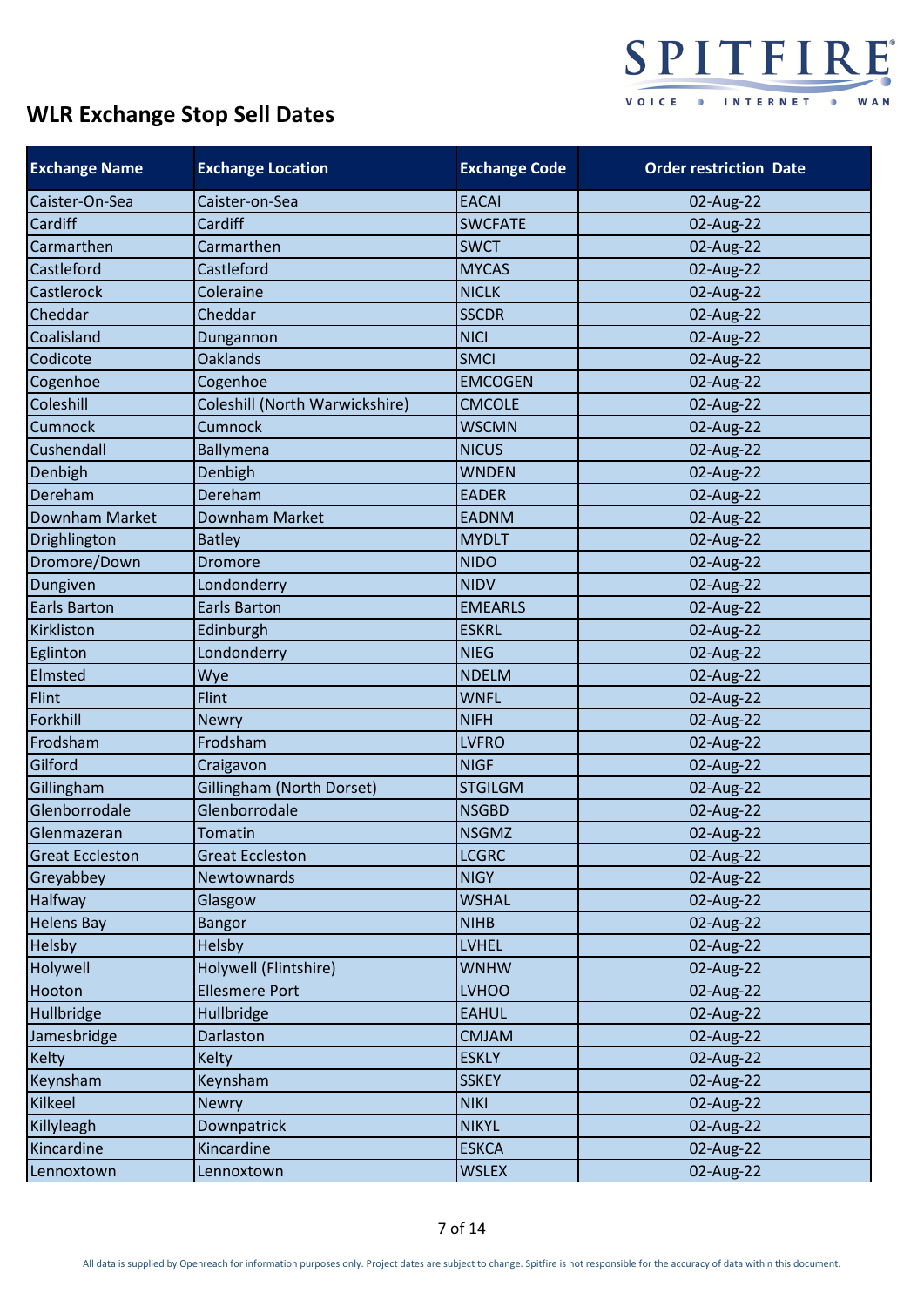

| <b>Exchange Name</b>         | <b>Exchange Location</b>                | <b>Exchange Code</b> | <b>Order restriction Date</b> |
|------------------------------|-----------------------------------------|----------------------|-------------------------------|
| Limavady                     | Limavady                                | <b>NILY</b>          | 02-Aug-22                     |
| Ludlow                       | Ludlow                                  | <b>WNLUD</b>         | 02-Aug-22                     |
| Lymm                         | Lymm                                    | <b>LVLYM</b>         | 02-Aug-22                     |
| Lytham                       | Lytham St Anne's                        | <b>LCLYT</b>         | 02-Aug-22                     |
| Machrie                      | Auchencar                               | <b>WSMAC</b>         | 02-Aug-22                     |
| Maghull                      | Maghull                                 | <b>LVMAG</b>         | 02-Aug-22                     |
| Meltham                      | Meltham                                 | <b>MYMTH</b>         | 02-Aug-22                     |
| Middlewich                   | Middlewich                              | <b>MRMDW</b>         | 02-Aug-22                     |
| <b>Millisle</b>              | Newtownards                             | <b>NIME</b>          | 02-Aug-22                     |
| <b>Minster Sheppey</b>       | Minster (Swale)                         | <b>NDMSH</b>         | 02-Aug-22                     |
| Moira                        | Craigavon                               | <b>NIMR</b>          | 02-Aug-22                     |
| Mostyn                       | Mostyn                                  | <b>WNMOS</b>         | 02-Aug-22                     |
| Newcastle                    | Newcastle-under-Lyme                    | <b>WMNEW</b>         | 02-Aug-22                     |
| Pontardulais                 | Pontarddulais                           | <b>SWPDW</b>         | 02-Aug-22                     |
| Poulton-Le-Fylde             | Poulton-le-Fylde                        | <b>LCPOU</b>         | 02-Aug-22                     |
| Saintfield                   | Ballynahinch                            | <b>NISD</b>          | 02-Aug-22                     |
| <b>Scarista</b>              | Seilebost                               | <b>NSSST</b>         | 02-Aug-22                     |
| <b>Shiphay Collaton</b>      | Paignton                                | <b>WWSHIP</b>        | 02-Aug-22                     |
| South Elmsall                | <b>South Elmsall</b>                    | <b>MYSEM</b>         | 02-Aug-22                     |
| South Queensferry            | Edinburgh                               | <b>ESQUE</b>         | 02-Aug-22                     |
| <b>Stewarton</b>             | Stewarton                               | <b>WSSTW</b>         | 02-Aug-22                     |
| <b>Stratton On The Fosse</b> | <b>Midsomer Norton</b>                  | <b>SSSOF</b>         | 02-Aug-22                     |
| <b>Stratton St.Margaret</b>  | Swindon (Wiltshire)                     | SSSSM                | 02-Aug-22                     |
| Sunbury                      | <b>Walton-on-Thames</b>                 | <b>LSSUN</b>         | 02-Aug-22                     |
| Waringstown                  | Craigavon                               | <b>NIWT</b>          | 02-Aug-22                     |
| Whalley                      | Whalley                                 | <b>LCWHA</b>         | 02-Aug-22                     |
| Withernsea                   | Withernsea                              | <b>MYWIT</b>         | 02-Aug-22                     |
| <b>Worthing Central</b>      | Worthing                                | <b>SDWCNTR</b>       | 02-Aug-22                     |
| Shirley                      | Solihull                                | <b>CMSHI</b>         | 02-Aug-22                     |
| Sully                        | <b>Barry</b>                            | SWXUU                | 02-Aug-22                     |
| Hartburn                     | Morpeth                                 | <b>NEHR</b>          | 02-Aug-22                     |
| Hepple                       | Thropton                                | <b>NEHPL</b>         | 02-Aug-22                     |
| Lillingstonedayrell          | Akeley                                  | <b>SMLD</b>          | 02-Aug-22                     |
| Linstead                     | Cratfield                               | <b>EALIN</b>         | 02-Aug-22                     |
| Wickford                     | Wickford                                | <b>EAWFD</b>         | 02-Aug-22                     |
| <b>Billericay</b>            | <b>Billericay</b>                       | <b>EABCY</b>         | 02-Aug-22                     |
| <b>Molesey</b>               | Greater London - Richmond upon ThaLSMOL |                      | 02-Aug-22                     |
| Wetherby                     | Wetherby                                | <b>MYWEH</b>         | 02-Aug-22                     |
| Chelston                     | Paignton                                | <b>WWCHEL</b>        | 02-Aug-22                     |
| West Hanney                  | East Hanney                             | <b>SMWHY</b>         | 01-Nov-22                     |
| Knott End                    | Preesall                                | <b>LCKNO</b>         | 01-Nov-22                     |
| Hambleton                    | Hambleton (Wyre)                        | <b>LCHAM</b>         | 01-Nov-22                     |
| Glinton                      | Glinton                                 | <b>EMGLINT</b>       | 01-Nov-22                     |
| Beaminster                   | Beaminster                              | <b>STBMSTR</b>       | 01-Nov-22                     |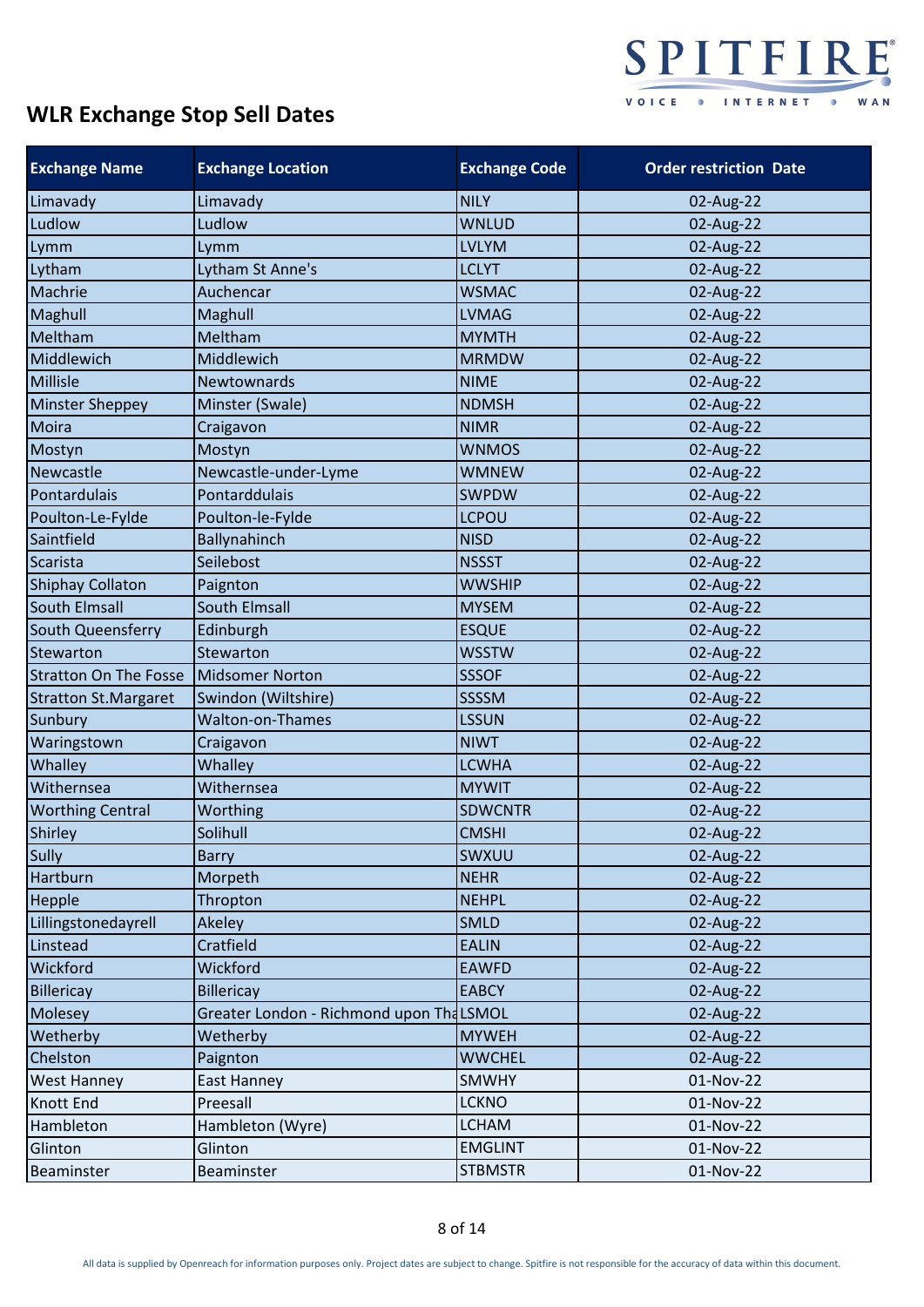

| <b>Exchange Name</b>     | <b>Exchange Location</b>       | <b>Exchange Code</b> | <b>Order restriction Date</b> |
|--------------------------|--------------------------------|----------------------|-------------------------------|
| Prestatyn                | Prestatyn                      | <b>WNPRS</b>         | 01-Nov-22                     |
| Lanark                   | Lanark                         | <b>WSLAK</b>         | 01-Nov-22                     |
| Ilminster                | Ilminster                      | <b>WWILMI</b>        | 01-Nov-22                     |
| Blyth                    | Blyth (Northumberland)         | <b>NEBH</b>          | 01-Nov-22                     |
| <b>Buckie</b>            | <b>Buckie</b>                  | <b>NSBKI</b>         | 01-Nov-22                     |
| <b>Burnham On Crouch</b> | Burnham-on-Crouch              | <b>EABNH</b>         | 01-Nov-22                     |
| Crick                    | Crick                          | <b>CMCRI</b>         | 01-Nov-22                     |
| Daventry                 | Daventry                       | <b>EMDAVEN</b>       | 01-Nov-22                     |
| Dunbar                   | Dunbar                         | <b>ESDUR</b>         | 01-Nov-22                     |
| Fauldhouse               | Fauldhouse                     | <b>ESFAU</b>         | 01-Nov-22                     |
| Kings Lynn               | King's Lynn                    | <b>EAKLN</b>         | 01-Nov-22                     |
| Lossiemouth              | Lossiemouth                    | <b>NSLOS</b>         | 01-Nov-22                     |
| Merthyr Tydfil           | Merthyr Tydfil                 | SWMT/EX              | 01-Nov-22                     |
| Rhuddlan                 | Rhuddlan                       | <b>WNRHU</b>         | 01-Nov-22                     |
| Rhyl                     | Rhyl                           | <b>WNRE</b>          | 01-Nov-22                     |
| Rhymney                  | Rhymney                        | <b>SWRDA</b>         | 01-Nov-22                     |
| <b>Sheerness</b>         | Sheerness                      | <b>NDSHE</b>         | 01-Nov-22                     |
| St. Annes                | Lytham St Anne's               | <b>LCSTA</b>         | 01-Nov-22                     |
| Tavistock                | Tavistock                      | <b>WWTAVI</b>        | 01-Nov-22                     |
| Towcester                | Towcester                      | <b>EMTOWCE</b>       | 01-Nov-22                     |
| Winscombe                | Winscombe                      | <b>SSWIN</b>         | 01-Nov-22                     |
| Arnold                   | Arnold                         | <b>EMARNOL</b>       | 01-Nov-22                     |
| <b>Basildon</b>          | <b>Basildon</b>                | <b>EABAS</b>         | 01-Nov-22                     |
| <b>Sutton Coldfield</b>  | <b>Sutton Coldfield</b>        | <b>CMSUT</b>         | 01-Nov-22                     |
| Mickleover               | Derby                          | <b>EMMICKL</b>       | 01-Nov-22                     |
| Sandiacre                | Stapleford                     | <b>EMSANDI</b>       | 01-Nov-22                     |
| Chapel Brampton          | Northampton (Northamptonshire) | <b>EMCHAPE</b>       | 01-Nov-22                     |
| <b>Brixworth</b>         | <b>Brixworth</b>               | <b>EMBRIXW</b>       | 01-Nov-22                     |
| Shardlow                 | Aston-on-Trent                 | <b>EMSHARD</b>       | 01-Nov-22                     |
| Sidcup                   | Greater London - Bexley        | <b>LSSID</b>         | 01-Nov-22                     |
| <b>Hunts Cross</b>       | Liverpool                      | <b>LVHUN</b>         | 01-Nov-22                     |
| <b>Kings Langley</b>     | <b>Hemel Hempstead</b>         | <b>LWKLAN</b>        | 01-Nov-22                     |
| Marple                   | Greater Manchester - Stockport | <b>MRMAR</b>         | 01-Nov-22                     |
| Garforth                 | Garforth                       | <b>MYGRF</b>         | 01-Nov-22                     |
| Normanton                | Normanton                      | <b>MYNMN</b>         | 01-Nov-22                     |
| Blaydon                  | Blaydon                        | <b>NEBL</b>          | 01-Nov-22                     |
| Lower Shelton            | Wootton (Bedford)              | <b>SMLSN</b>         | 01-Nov-22                     |
| <b>Blunsdon</b>          | Swindon (Wiltshire)            | <b>SSBBN</b>         | 01-Nov-22                     |
| Peopleton                | Pershore                       | <b>WMPEO</b>         | 01-Nov-22                     |
| St Johns                 | Worcester                      | <b>WMSTJ</b>         | 01-Nov-22                     |
| <b>Bowmans Green</b>     | St Albans                      | <b>LNBGN</b>         | 01-Nov-22                     |
| Lancing                  | Shoreham-by-Sea                | <b>SDLNCNG</b>       | 01-Nov-22                     |
| Aghalee                  | Craigavon                      | <b>NIAL</b>          | 01-Nov-22                     |
| Ahoghill                 | Ballymena                      | <b>NIAH</b>          | 01-Nov-22                     |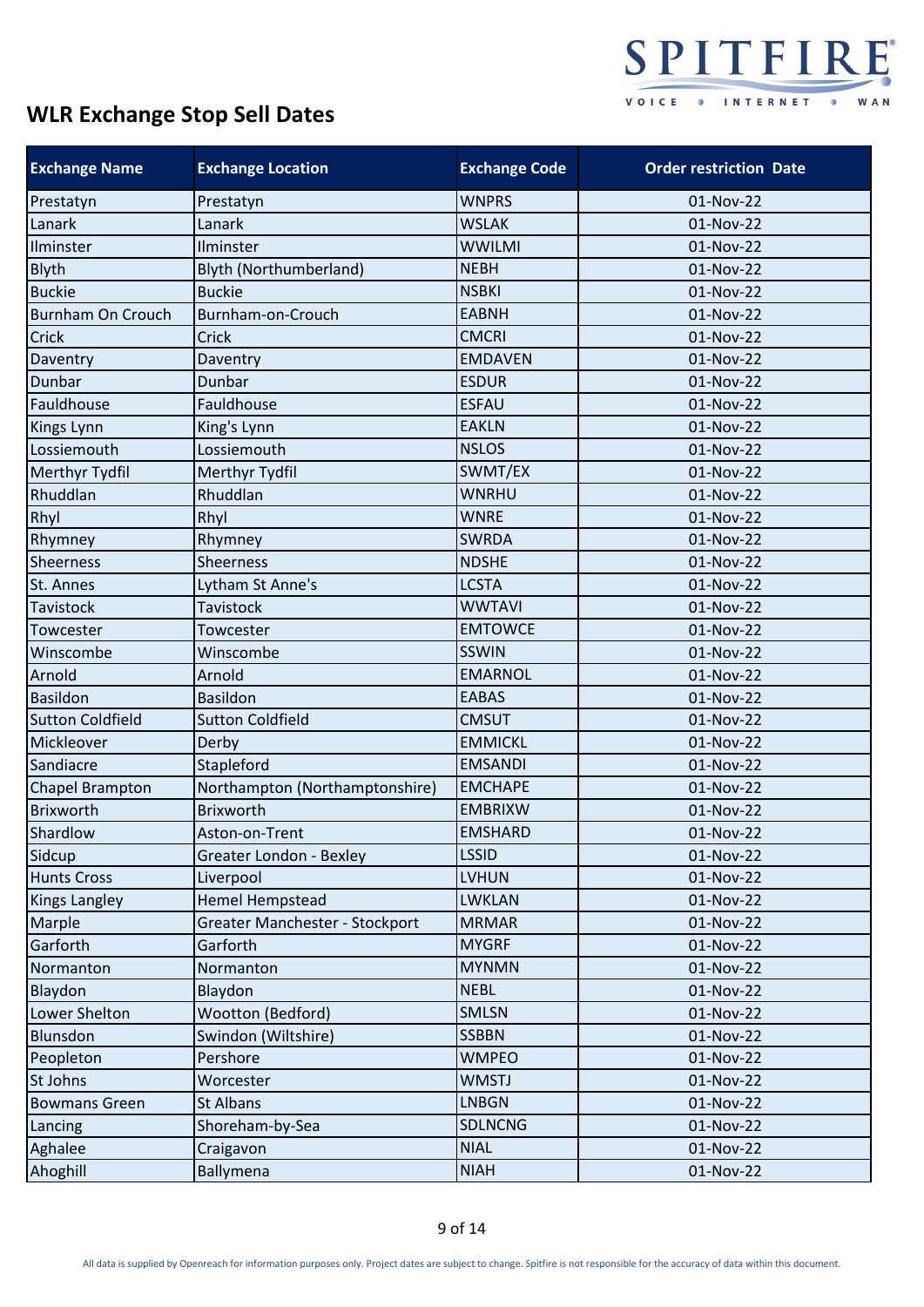

| <b>Exchange Name</b>  | <b>Exchange Location</b>       | <b>Exchange Code</b> | <b>Order restriction Date</b> |
|-----------------------|--------------------------------|----------------------|-------------------------------|
| Annalong              | <b>Newry</b>                   | <b>NIAA</b>          | 01-Nov-22                     |
| <b>Ballycastle</b>    | <b>Ballycastle</b>             | <b>NIBT</b>          | 01-Nov-22                     |
| <b>Ballygally</b>     | Larne                          | <b>NIBGL</b>         | 01-Nov-22                     |
| Ballygowan            | Newtownards                    | <b>NIBN</b>          | 01-Nov-22                     |
| Ballykinler           | Downpatrick                    | <b>NIBKR</b>         | 01-Nov-22                     |
| Ballynahinch          | Ballynahinch                   | <b>NIBNH</b>         | 01-Nov-22                     |
| Belcoo                | Enniskillen                    | <b>NIBCO</b>         | 01-Nov-22                     |
| <b>Belleek</b>        | Enniskillen                    | <b>NIBEK</b>         | 01-Nov-22                     |
| <b>Bushmills</b>      | <b>Bushmills</b>               | <b>NIBH</b>          | 01-Nov-22                     |
| <b>Bessbrook</b>      | Newry                          | <b>NIBSB</b>         | 01-Nov-22                     |
| Castlewellan          | Castlewellan                   | <b>NICW</b>          | 01-Nov-22                     |
| Coagh                 | Cookstown                      | <b>NICH</b>          | 01-Nov-22                     |
| Crumlin               | Crumlin                        | <b>NICMN</b>         | 01-Nov-22                     |
| Cullybackey           | Ballymena                      | <b>NICB</b>          | 01-Nov-22                     |
| Cushendun             | Ballymena                      | <b>NICSD</b>         | 01-Nov-22                     |
| Derryadd              | Craigavon                      | <b>NIDRY</b>         | 01-Nov-22                     |
| Derrygonnelly         | Enniskillen                    | <b>NIDY</b>          | 01-Nov-22                     |
| Derrylin              | Enniskillen                    | <b>NIDYN</b>         | 01-Nov-22                     |
| Drumbo                | Lisburn                        | <b>NIDBO</b>         | 01-Nov-22                     |
| Fivemiletown          | Fivemiletown                   | <b>NIFN</b>          | 01-Nov-22                     |
| Glenarm               | Ballymena                      | <b>NIGM</b>          | 01-Nov-22                     |
| Kesh                  | Enniskillen                    | <b>NIKH</b>          | 01-Nov-22                     |
| Lisnaskea             | Enniskillen                    | <b>NILA</b>          | 01-Nov-22                     |
| Randalstown           | Antrim                         | <b>NIRT</b>          | 01-Nov-22                     |
| Tandragee             | Craigavon                      | <b>NITG</b>          | 01-Nov-22                     |
| Mayals                | Swansea                        | <b>SWMYS</b>         | 01-Nov-22                     |
| Hulme Hall            | Greater Manchester - Stockport | <b>MRHUL</b>         | 01-Nov-22                     |
| <b>Haydon Wick</b>    | Swindon (Wiltshire)            | <b>SSHYW</b>         | 01-Nov-22                     |
| <b>Brock</b>          | Bilsborrow                     | <b>LCBRC</b>         | 01-Nov-22                     |
| Chislehurst           | Greater London - Bromley       | <b>LSCHI</b>         | 01-Nov-22                     |
| Bromborough           | Bebington                      | <b>LVBRO</b>         | 01-Nov-22                     |
| <b>Ellesmere Port</b> | <b>Ellesmere Port</b>          | <b>LVELL</b>         | 01-Nov-22                     |
| Netherley             | Liverpool                      | <b>LVNET</b>         | 01-Nov-22                     |
| Woodley               | Greater Manchester - Stockport | <b>MRWOO</b>         | 01-Nov-22                     |
| <b>Forest Row</b>     | <b>Forest Row</b>              | <b>NDFRO</b>         | 01-Nov-22                     |
| Findon                | Worthing                       | <b>SDFNDN</b>        | 01-Nov-22                     |
| Southwick             | Southwick (West Sussex)        | <b>SDSTHWC</b>       | 01-Nov-22                     |
| Long Ashton           | Long Ashton                    | <b>SSLON</b>         | 01-Nov-22                     |
| Maybole               | Maybole                        | <b>WSMAY</b>         | 01-Nov-22                     |
| Prestwick             | Prestwick                      | <b>WSPRE</b>         | 01-Nov-22                     |
| Aberdeen Balgownie    | Aberdeen                       | <b>NSBLG</b>         | 08-Feb-23                     |
| Aldridge              | Aldridge                       | <b>CMALD</b>         | 08-Feb-23                     |
| Alfreton              | Alfreton                       | <b>EMALFRE</b>       | 08-Feb-23                     |
| Allesley              | Coventry                       | <b>CMALL</b>         | 08-Feb-23                     |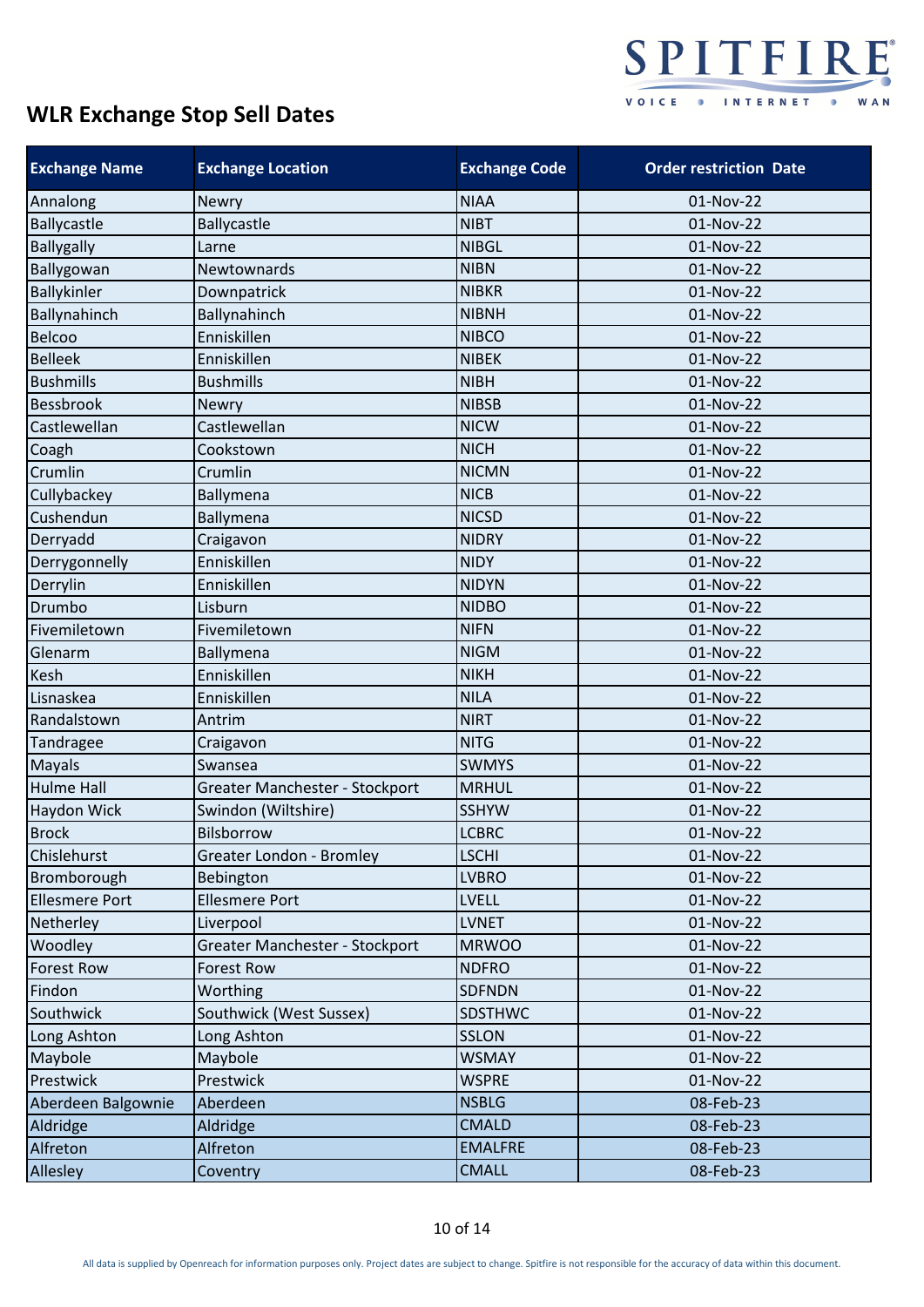

| <b>Exchange Name</b> | <b>Exchange Location</b>        | <b>Exchange Code</b> | <b>Order restriction Date</b> |
|----------------------|---------------------------------|----------------------|-------------------------------|
| Ardrossan            | <b>Saltcoats</b>                | <b>WSARD</b>         | 08-Feb-23                     |
| Aviemore             | Aviemore                        | <b>NSAVI</b>         | 08-Feb-23                     |
| <b>Balham</b>        | Greater London - Wandsworth     | LSBAL                | 08-Feb-23                     |
| <b>Bamber Bridge</b> | <b>Bamber Bridge</b>            | <b>LCBAB</b>         | 08-Feb-23                     |
| <b>Barrhead</b>      | <b>Barrhead</b>                 | <b>WSBAR</b>         | 08-Feb-23                     |
| <b>Beith</b>         | <b>Beith</b>                    | <b>WSBEI</b>         | 08-Feb-23                     |
| <b>Biggin Hill</b>   | Greater London - Bromley        | <b>NDBHI</b>         | 08-Feb-23                     |
| <b>Boston Spa</b>    | <b>Boston Spa</b>               | <b>MYBOS</b>         | 08-Feb-23                     |
| <b>Brighouse</b>     | <b>Brighouse</b>                | <b>MYBRG</b>         | 08-Feb-23                     |
| <b>Broadwell</b>     | Oldbury (Sandwell)              | <b>CMBRO</b>         | 08-Feb-23                     |
| <b>Burnley</b>       | <b>Burnley</b>                  | <b>LCBUR</b>         | 08-Feb-23                     |
| <b>Burton Joyce</b>  | <b>Burton Joyce</b>             | <b>EMBURTJ</b>       | 08-Feb-23                     |
| <b>Bury</b>          | Greater Manchester - Bury       | <b>MRBUR</b>         | 08-Feb-23                     |
| Chellaston           | Derby                           | <b>EMCHELL</b>       | 08-Feb-23                     |
| Childrey             | Childrey                        | <b>SMCDU</b>         | 08-Feb-23                     |
| Cleckheaton          | Cleckheaton                     | <b>MYCLE</b>         | 08-Feb-23                     |
| Creaton              | Creaton                         | <b>EMCRTON</b>       | 08-Feb-23                     |
| <b>Dalkeith</b>      | <b>Dalkeith</b>                 | <b>ESDAL</b>         | 08-Feb-23                     |
| <b>Dawlish</b>       | Dawlish                         | <b>WWDAWL</b>        | 08-Feb-23                     |
| Dunloy               | <b>Ballymena</b>                | <b>NIDL</b>          | 08-Feb-23                     |
| <b>Duston</b>        | Northampton (Northamptonshire)  | <b>EMDUSTO</b>       | 08-Feb-23                     |
| Earby                | Earby                           | <b>LCEAR</b>         | 08-Feb-23                     |
| Easingwold           | Easingwold                      | <b>MYEAO</b>         | 08-Feb-23                     |
| Exhall               | Coventry                        | <b>CMEXH</b>         | 08-Feb-23                     |
| Feeny                | Londonderry                     | <b>NIFY</b>          | 08-Feb-23                     |
| Foleshill            | Coventry                        | <b>CMFOL</b>         | 08-Feb-23                     |
| Gowerton             | Gowerton                        | <b>SWGC</b>          | 08-Feb-23                     |
| <b>Grove Park</b>    | Greater London - Lewisham       | <b>LSGRO</b>         | 08-Feb-23                     |
| Guiseley             | Guiseley                        | <b>MYGUI</b>         | 08-Feb-23                     |
| Harrold              | <b>Bedford</b>                  | <b>SMHA</b>          | 08-Feb-23                     |
| <b>Hayes Common</b>  | <b>Greater London - Bromley</b> | <b>LSHAY</b>         | 08-Feb-23                     |
| Hemsworth            | Hemsworth                       | <b>MYHMW</b>         | 08-Feb-23                     |
| Herongate            | <b>West Horndon</b>             | <b>EAHER</b>         | 08-Feb-23                     |
| Heysham              | Heysham                         | <b>LCHEY</b>         | 08-Feb-23                     |
| Highworth            | Highworth                       | <b>SSHGH</b>         | 08-Feb-23                     |
| Horwich              | Greater Manchester - Bolton     | <b>LCHOR</b>         | 08-Feb-23                     |
| Hoylake              | Hoylake                         | <b>LVHOY</b>         | 08-Feb-23                     |
| Huyton               | Liverpool                       | <b>LVHUY</b>         | 08-Feb-23                     |
| Hyde                 | Greater Manchester - Tameside   | <b>MRHYD</b>         | 08-Feb-23                     |
| Intake               | Sheffield                       | <b>SLIN</b>          | 08-Feb-23                     |
| Irby                 | <b>Heswall</b>                  | <b>LVIRB</b>         | 08-Feb-23                     |
| Irvinestown          | Enniskillen                     | <b>NIIT</b>          | 08-Feb-23                     |
| Ivybridge            | <b>Ivybridge</b>                | <b>WWIVYB</b>        | 08-Feb-23                     |
| Kilbirnie            | Kilbirnie                       | <b>WSKIE</b>         | 08-Feb-23                     |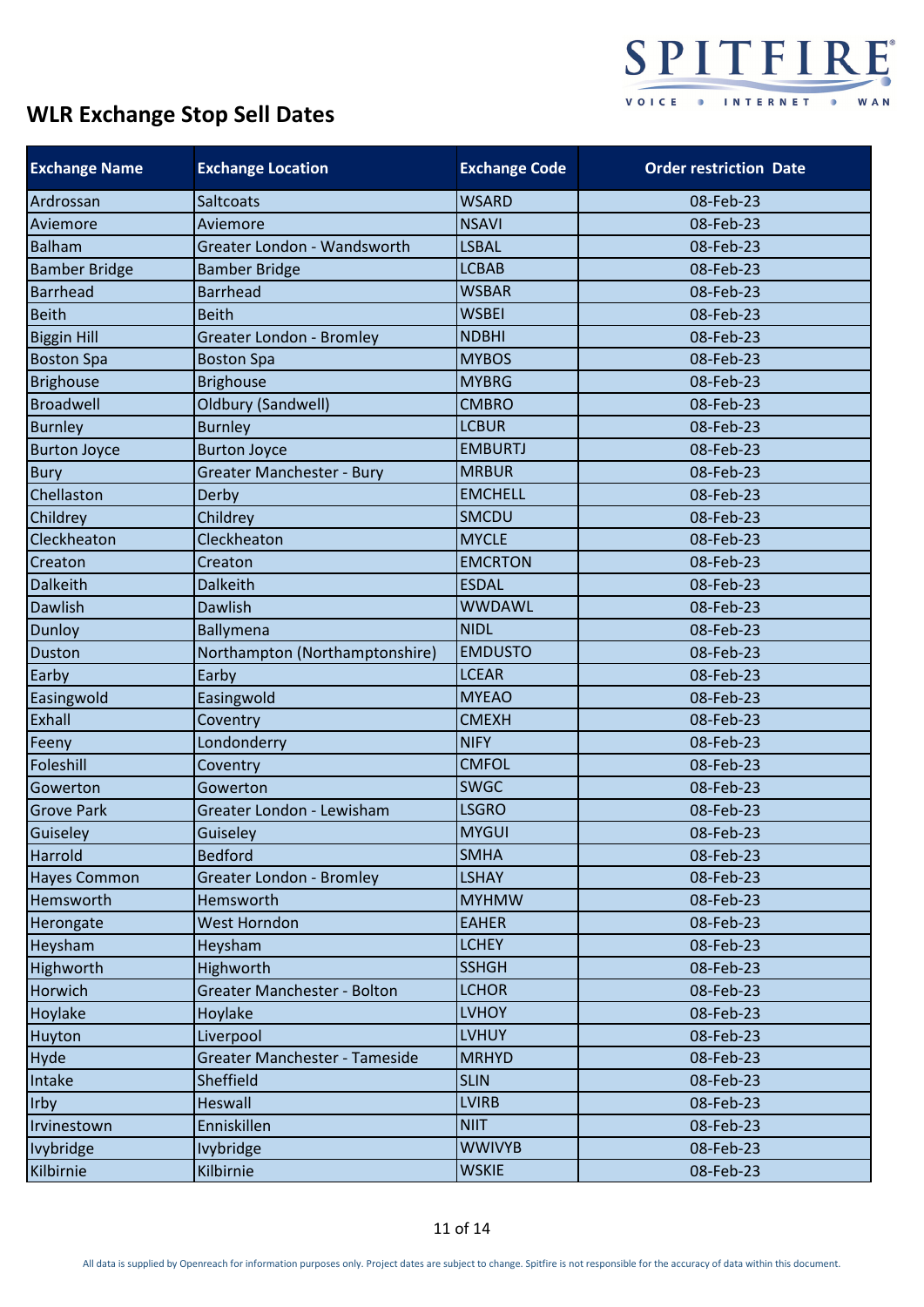

| <b>Exchange Name</b> | <b>Exchange Location</b>        | <b>Exchange Code</b> | <b>Order restriction Date</b> |
|----------------------|---------------------------------|----------------------|-------------------------------|
| Killeavy             | <b>Newry</b>                    | <b>NIKVY</b>         | 08-Feb-23                     |
| Kircubbin            | <b>Newtownards</b>              | <b>NIKN</b>          | 08-Feb-23                     |
| Kislingbury          | <b>Bugbrooke</b>                | <b>EMKISLI</b>       | 08-Feb-23                     |
| Laindon              | <b>Basildon</b>                 | <b>EALAI</b>         | 08-Feb-23                     |
| Langford             | Langford (Central Bedfordshire) | <b>SMLA</b>          | 08-Feb-23                     |
| Langley Mill         | Heanor                          | <b>EMLANGL</b>       | 08-Feb-23                     |
| Leigh                | Greater Manchester - Wigan      | <b>LCLEI</b>         | 08-Feb-23                     |
| Leven                | Leven                           | <b>ESLEV</b>         | 08-Feb-23                     |
| Leyland              | Leyland                         | <b>LCLEY</b>         | 08-Feb-23                     |
| Llandaff             | Cardiff                         | SWLJZ                | 08-Feb-23                     |
| Lowdham              | Lowdham                         | <b>EMLOWDH</b>       | 08-Feb-23                     |
| Magor                | Undy                            | <b>SWMGR</b>         | 08-Feb-23                     |
| Mayobridge           | <b>Newry</b>                    | <b>NIMO</b>          | 08-Feb-23                     |
| Maze                 | Lisburn                         | <b>NIMZ</b>          | 08-Feb-23                     |
| Milnsbridge          | Huddersfield                    | <b>MYMIL</b>         | 08-Feb-23                     |
| Morecambe            | Morecambe                       | <b>LCMOR</b>         | 08-Feb-23                     |
| Moy                  | Dungannon                       | <b>NIMOY</b>         | 08-Feb-23                     |
| Mulbarton            | Mulbarton                       | <b>EAMUL</b>         | 08-Feb-23                     |
| <b>Ormskirk</b>      | <b>Ormskirk</b>                 | <b>LVORM</b>         | 08-Feb-23                     |
| Otley                | Otley                           | <b>MYOTL</b>         | 08-Feb-23                     |
| <b>Park Street</b>   | <b>How Wood</b>                 | <b>LNPKS</b>         | 08-Feb-23                     |
| Plympton             | Plymouth                        | <b>WWPTON</b>        | 08-Feb-23                     |
| Portglenone          | Ballymena                       | <b>NIPE</b>          | 08-Feb-23                     |
| Rainham              | Gillingham (Kent)               | <b>NDRAI</b>         | 08-Feb-23                     |
| Rawdon               | Yeadon                          | <b>MYRWD</b>         | 08-Feb-23                     |
| Redbourn             | Redbourn                        | <b>SMRDB</b>         | 08-Feb-23                     |
| Rhiwderin            | Newport (Newport)               | <b>SWRWI</b>         | 08-Feb-23                     |
| Rhoose               | Rhoose                          | <b>SWRHR</b>         | 08-Feb-23                     |
| Richmond             | Richmond                        | <b>NERN</b>          | 08-Feb-23                     |
| Ripley               | Ripley                          | <b>EMRPLEY</b>       | 08-Feb-23                     |
| Roade                | Roade                           | <b>EMRDDEE</b>       | 08-Feb-23                     |
| Rushden              | Rushden                         | <b>EMRUSHD</b>       | 08-Feb-23                     |
| Sandwich             | Sandwich                        | <b>NDSAN</b>         | 08-Feb-23                     |
| Shipley              | Shipley                         | <b>MYSHI</b>         | 08-Feb-23                     |
| <b>Sion Mills</b>    | Strabane                        | <b>NISM</b>          | 08-Feb-23                     |
| <b>Sketty</b>        | Swansea                         | <b>SWSKJ</b>         | 08-Feb-23                     |
| Sleaford             | Sleaford                        | <b>EMSLFRD</b>       | 08-Feb-23                     |
| Somersham            | Somersham (Huntingdonshire)     | <b>EMSOSHM</b>       | 08-Feb-23                     |
| Stanford Le Hope     | Stanford-le-Hope                | <b>EASTF</b>         | 08-Feb-23                     |
| Stoneyburn           | <b>Bents</b>                    | <b>ESSYB</b>         | 08-Feb-23                     |
| <b>Takeley</b>       | <b>Takeley</b>                  | <b>EATKL</b>         | 08-Feb-23                     |
| <b>Theydon Bois</b>  | <b>Theydon Bois</b>             | <b>LNTHB</b>         | 08-Feb-23                     |
| Tipton               | Tipton                          | <b>CMTIP</b>         | 08-Feb-23                     |
| Troon                | Troon                           | <b>WSTRO</b>         | 08-Feb-23                     |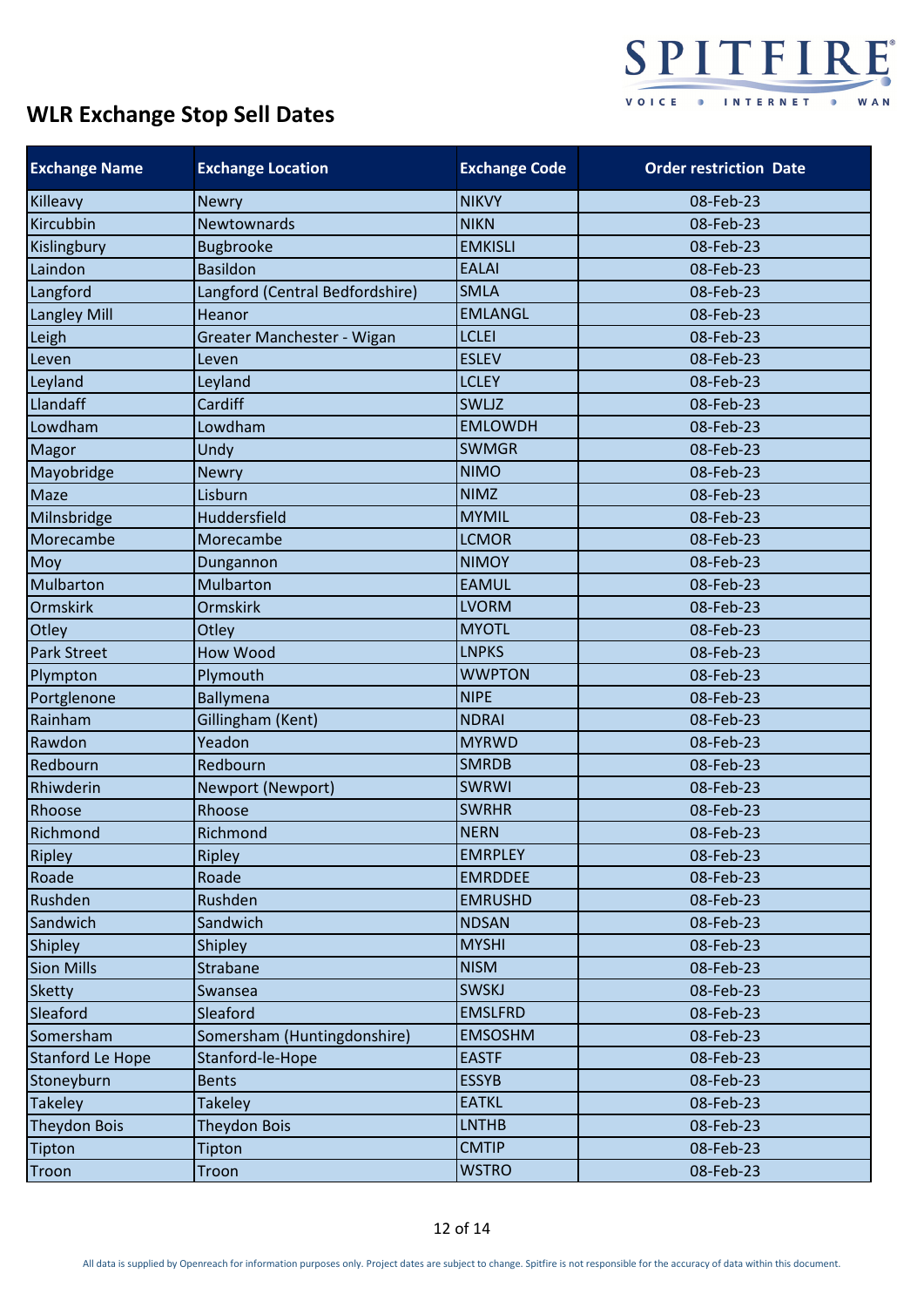

| <b>Exchange Name</b>      | <b>Exchange Location</b>       | <b>Exchange Code</b> | <b>Order restriction Date</b> |
|---------------------------|--------------------------------|----------------------|-------------------------------|
| <b>Turvey</b>             | Turvey                         | <b>SMTU</b>          | 08-Feb-23                     |
| Waterhayes Farm           | Newcastle-under-Lyme           | <b>WMWHS</b>         | 08-Feb-23                     |
| Wheathampstead            | Wheathampstead                 | <b>SMWTD</b>         | 08-Feb-23                     |
| Whitchurch                | <b>Bristol</b>                 | <b>SSWHI</b>         | 08-Feb-23                     |
| <b>Wootton Bassett</b>    | <b>Wootton Bassett</b>         | <b>SSWOB</b>         | 08-Feb-23                     |
| Wraysbury                 | Wraysbury                      | <b>LWWRA</b>         | 08-Feb-23                     |
| <b>Bourne</b>             | <b>Bourne</b>                  | <b>EMBOURN</b>       | 09-May-23                     |
| <b>Buckhaven</b>          | <b>Buckhaven</b>               | <b>ESBUC</b>         | 09-May-23                     |
| Cross Keys                | Newport (Newport)              | <b>SWZKS</b>         | 09-May-23                     |
| Dalton-In-Furness         | Dalton-in-Furness              | <b>LCDTF</b>         | 09-May-23                     |
| Gerrards Cross            | Gerrards Cross                 | <b>THGX</b>          | 09-May-23                     |
| Hartford                  | Northwich                      | <b>MRHAR</b>         | 09-May-23                     |
| <b>Hatfield Woodhouse</b> | Dunscroft                      | <b>SLHTW</b>         | 09-May-23                     |
| Irlam                     | Greater Manchester - Salford   | <b>MRIRL</b>         | 09-May-23                     |
| Llantrisant               | Llantrisant                    | SWLLO                | 09-May-23                     |
| Madingley                 | Caldecote                      | <b>EAMAD</b>         | 09-May-23                     |
| <b>Manor Park</b>         | Runcorn                        | <b>LVMPK</b>         | 09-May-23                     |
| Newbridge                 | Newport (Newport)              | <b>SWNBI</b>         | 09-May-23                     |
| Northwich                 | Northwich                      | <b>MRNOR</b>         | 09-May-23                     |
| Penicuik                  | Penicuik                       | <b>ESPCK</b>         | 09-May-23                     |
| Pickering                 | Pickering                      | <b>MYPIC</b>         | 09-May-23                     |
| Rhos On Sea               | Colwyn Bay                     | <b>WNROS</b>         | 09-May-23                     |
| Rosehearty                | Rosehearty                     | <b>NSRHT</b>         | 09-May-23                     |
| Selby                     | Selby                          | <b>MYSEL</b>         | 09-May-23                     |
| Skipton                   | Skipton                        | <b>MYSKP</b>         | 09-May-23                     |
| Snaith                    | Snaith                         | <b>MYSNH</b>         | 09-May-23                     |
| Tranent                   | Tranent                        | <b>ESTNT</b>         | 09-May-23                     |
| Weaverham                 | Weaverham                      | <b>MRWEA</b>         | 09-May-23                     |
| Wentworth                 | Virginia Water                 | <b>THWTH</b>         | 09-May-23                     |
| Whissendine               | Whissendine                    | <b>EMWHISS</b>       | 09-May-23                     |
| Wilpshire                 | <b>Blackburn</b>               | <b>LCWIL</b>         | 09-May-23                     |
| <b>Bagshot</b>            | Bagshot                        | <b>THBA</b>          | 09-May-23                     |
| Burntwood                 | Burntwood                      | <b>CMBNW</b>         | 09-May-23                     |
| <b>Burton</b>             | Holme (South Lakeland)         | <b>LCBTN</b>         | 09-May-23                     |
| Chorley                   | Chorley                        | <b>LCCHO</b>         | 09-May-23                     |
| Crayford                  | <b>Greater London - Bexley</b> | <b>LSCRAY</b>        | 09-May-23                     |
| <b>Dudley Hill</b>        | <b>Bradford</b>                | <b>MYDUD</b>         | 09-May-23                     |
| Galgate                   | Galgate                        | <b>LCGAL</b>         | 09-May-23                     |
| <b>Hest Bank</b>          | Bolton-le-Sands                | <b>LCHET</b>         | 09-May-23                     |
| Hucknall                  | Hucknall                       | <b>EMHUCKN</b>       | 09-May-23                     |
| Huxley                    | Duddon                         | <b>WNHUX</b>         | 09-May-23                     |
| Llanarmon-Yn-Ial          | Llanarmon-yn-Ial               | <b>WNLYI</b>         | 09-May-23                     |
| Paignton                  | Paignton                       | <b>WWPAIG</b>        | 09-May-23                     |
| Radyr                     | Cardiff                        | <b>SWRRY</b>         | 09-May-23                     |